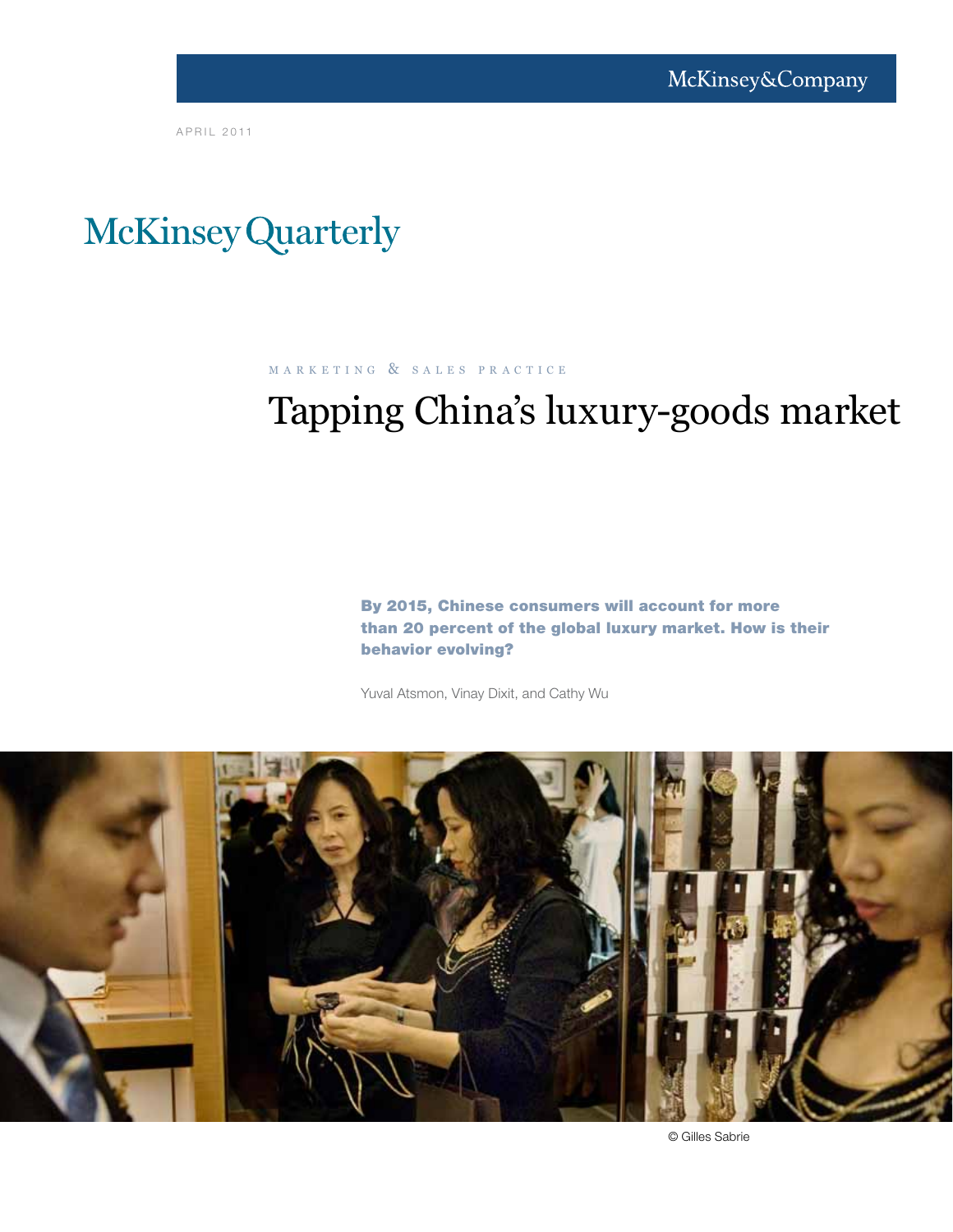China will account for about 20 percent, or 180 billion renminbi (\$27 billion<sup>1</sup>), of global luxury sales in 2015, according to new McKinsey research. Even during the global recession in 2009, sales of luxury goods in the mainland rose by 16 percent, to about 64 billion renminbi—down from the 20 percent growth of previous years but far better than the performance of many other major luxury markets. To get a better idea of the dynamics, McKinsey surveyed more than 1,500 luxury consumers in 17 Chinese cities in spring 2010.2 Three findings stood out.

# Shifting attitudes

At a time of rapidly rising incomes, widely available luxury products (and information about them), and shifting attitudes toward the display of wealth, more Chinese consumers than ever feel comfortable buying luxury goods. As a result, China's love for them is moving down the economic ladder, creating opportunities and challenges for marketers accustomed to serving only the very rich. While wealthy consumers (with incomes above 300,000 renminbi, or about \$46,000) will continue to account for a majority of luxury consumption, our research shows that the 13 million households in China's upper middle class (incomes between 100,000 and 200,000 renminbi) offer the biggest new growth opportunity. They already account for about 12 percent of the market, and their numbers are growing rapidly: we expect to see 76 million households in this income range by 2015, accounting for 22 percent of luxury-goods purchases (Exhibit 1).

Interest in them is moving beyond handbags, jewelry, fashion, and the like. A growing number of Chinese luxury consumers are also splurging on spas and other wellness activities. Consumption is growing faster for such luxury services than for luxury goods: 20 percent of these consumers said they were spending more on experiences, only 13 percent on products.

#### Greater sophistication

The Chinese are increasingly exposed to luxury goods through the Internet, overseas travel, and first-hand experience. As a result, they have become more discerning.

With the surge in the number of luxury stores, fashion magazines, and Web sites and the use of social media, Chinese consumers are now familiar with nearly twice as many brands as they were in 2008. Half of the consumers we surveyed in 2010, for instance, could name more than three ready-to-wear brands, compared with only 23 percent two years before. As Chinese consumers become more familiar with luxury goods, they are becoming savvier about the relationship between quality and price. In 2010, only about half of consumers equated the most expensive products with the best ones, down from 66 percent in 2008.

<sup>1</sup>At the December 2010 exchange rate.

2 The full report, *Understanding China's Growing Love for Luxury*, is available on the McKinsey Insights China Web site, at http://solutions.mckinsey.com/insightschina.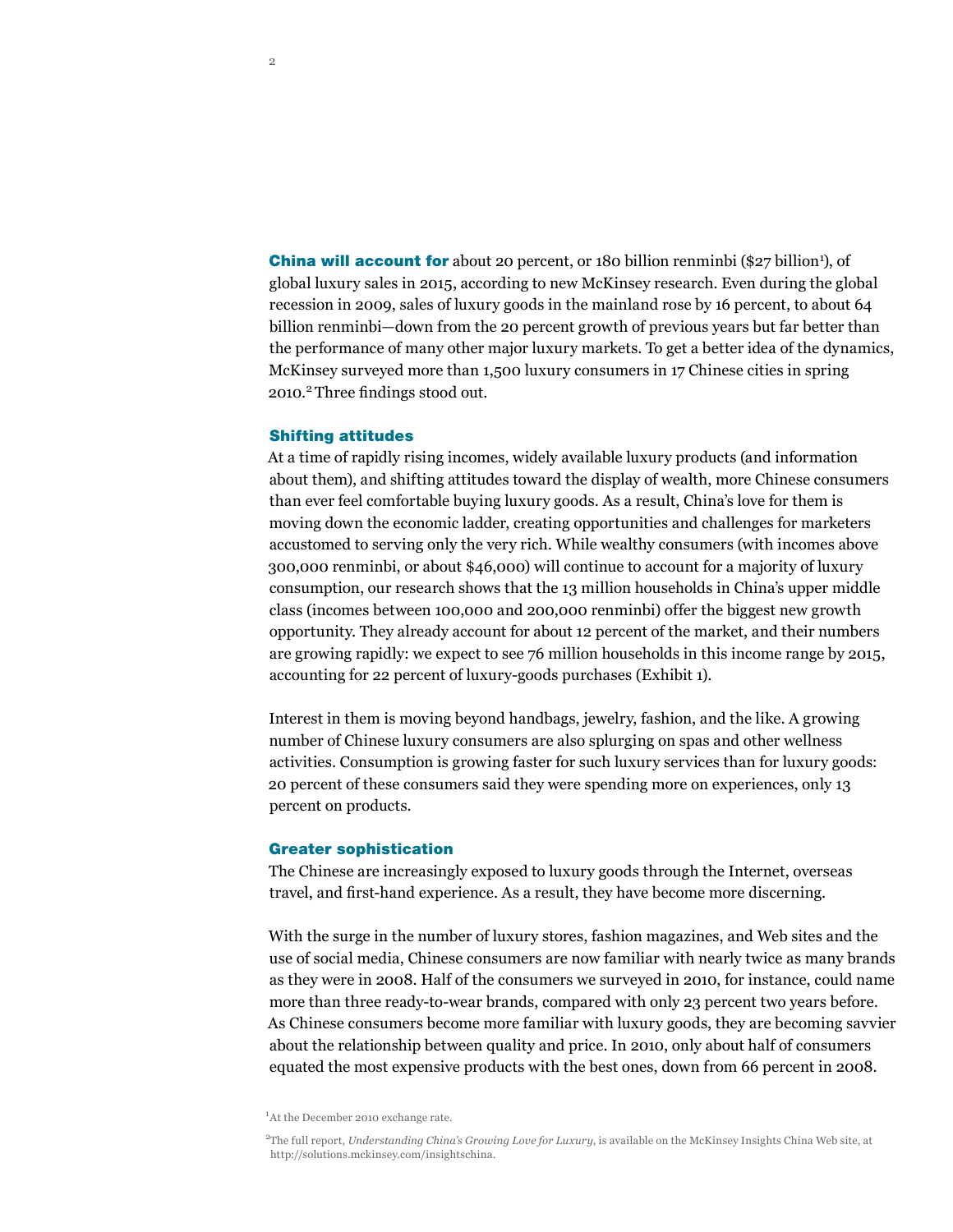### Exhibit 1

# China's upper middle class currently accounts for about 12 percent of the luxury-goods market, but that share is expected to grow to 22 percent by 2015.

#### Share of luxury-goods consumption in China by household income, %



 $1$ In Dec 2010, 1 renminbi = \$0.15.

Price transparency contributes to this dynamic. More than half of luxury consumers check product details and prices online, compared with 13 percent of all urban dwellers. Since two out of three luxury consumers have made at least one trip overseas, they have access to external benchmarks for comparing prices back home. In 2008, only two of five people in China realized that in the mainland, prices were at least 20 percent higher than they were in places such as Hong Kong. By 2010, 66 percent did.

Luxury-goods companies have long waged a battle against counterfeit goods in China. But there's good news for marketers: our research shows that consumers increasingly want the real thing. The percentage of those who said they would buy fake jewelry, for example, dropped to 12 percent, from 31 percent, in 2008. Some luxury buyers told us they felt sure that their friends would spot a counterfeit. A woman who used her first salary check to reward herself with a luxury handbag said, "it would be meaningless if it was fake." What's more, an internationally well-known brand has become one of the most important factors in making a purchase (Exhibit 2).

3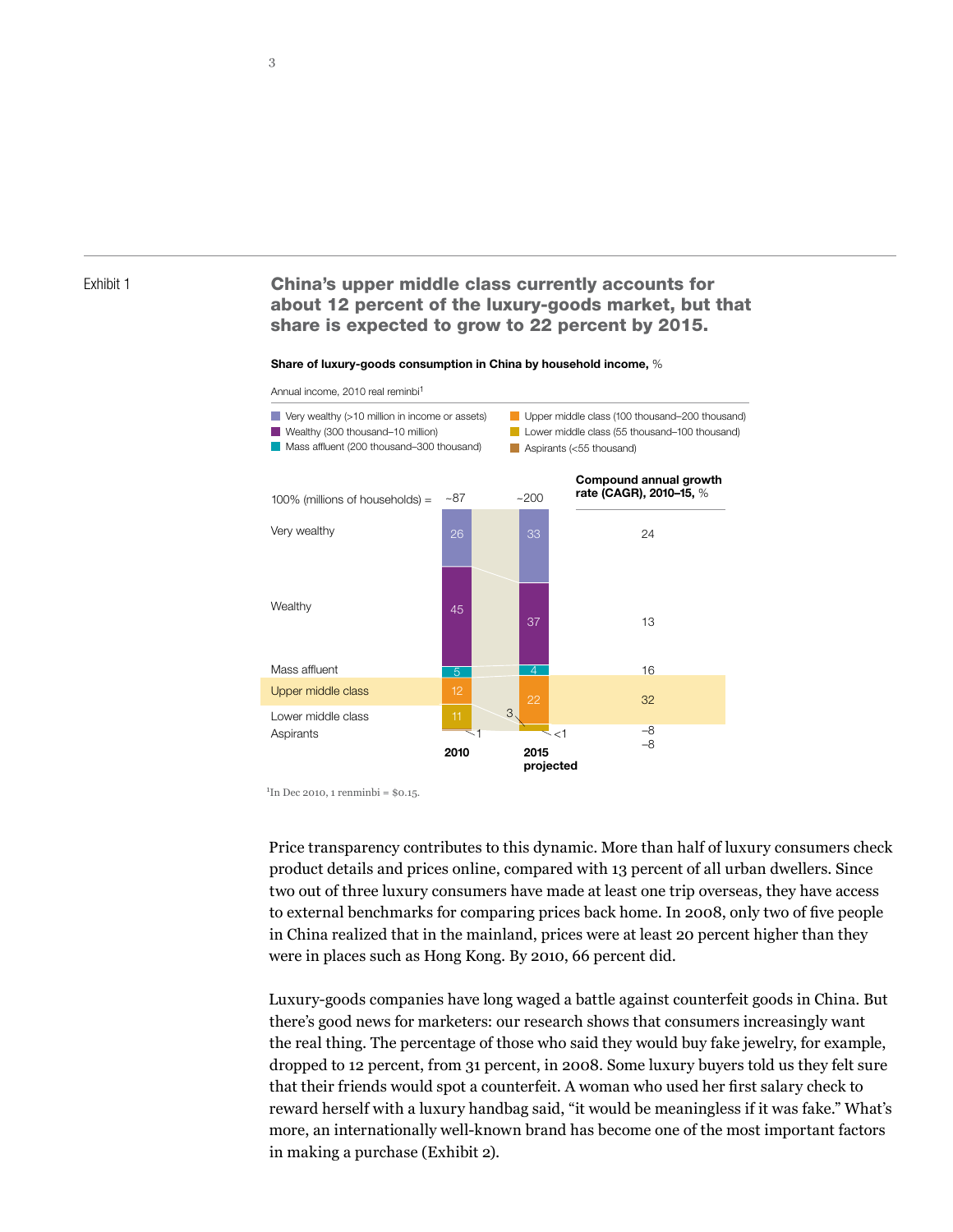## Exhibit 2

# Chinese consumers increasingly prefer internationally well-known brands.

#### Top 3 key buying factors in luxury purchase

|               | 2008                                | 2010                                |
|---------------|-------------------------------------|-------------------------------------|
| Ready-to-wear | 1 Good material                     | <b>1</b> Superior craftsmanship     |
|               | <b>2</b> Superior craftsmanship     | 2 Internationally well-known brands |
|               | <b>3</b> Innovative design          | <b>3</b> Good material              |
| Leather goods | 1 Superior craftsmanship            | 1 Internationally well-known brands |
|               | 2 Innovative design                 | 2 Superior craftsmanship            |
|               | <b>3</b> Good material              | <b>3</b> Good material              |
| Jewelry       | 1 Innovative design                 | <b>1</b> Superior craftsmanship     |
|               | 2 Superior craftsmanship            | 2 Innovative design                 |
|               | <b>3</b> Timeless style             | 3 Internationally well-known brands |
| Watches       | <b>1</b> Superior craftsmanship     | <b>1</b> Superior craftsmanship     |
|               | 2 Innovative design                 | 2 Internationally well-known brands |
|               | 3 Internationally well-known brands | <b>3</b> Innovative design          |

## New geographic markets

Rapid urbanization and growing wealth beyond China's largest cities are creating a number of geographic markets with sizable pools of luxury-goods consumers. More small cities will become large enough to justify the presence of stores catering to them; we expect luxury sales in urban areas such as Qingdao and Wuxi, for instance, to triple over the next five years. By 2015, consumption in such cities will approach today's levels in Hangzhou and Nanjing—now two of China's most developed luxury-goods markets—and luxury consumption could pass 500 million renminbi in more than 60 cities, compared with 30 today. But the luxury-goods market will remain concentrated in the top 36, which will account for 74 percent of the market's growth and 76 percent of total luxury sales by 2015.

Most of the world's luxury-goods companies are already in China or contemplating increased investment there. They must tackle several big issues before making their next moves. First, delivering exceptional service in stores is critical; two out of three consumers are disappointed with the indifferent attitudes of salespeople. While the instore experience is by far the most important factor driving purchasing decisions, the Internet has rapidly become the second-most-important consumer touch point for luxury categories such as fashion. Marketers will need increasingly sophisticated Web strategies; for example, they can work with social-media agencies to monitor and shape online conversations among consumers or to identify influential bloggers and help educate them about brands.